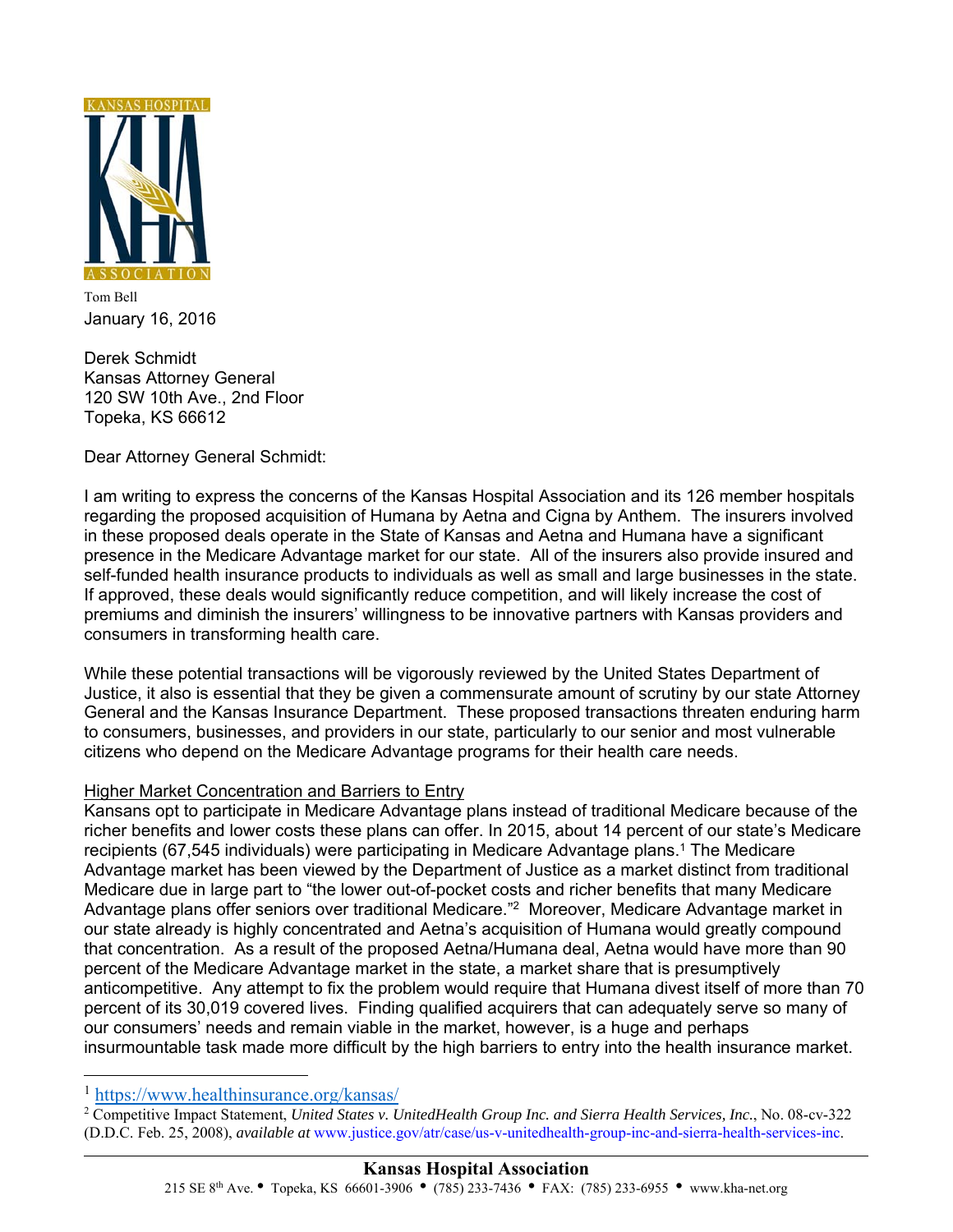The proposed Anthem/Cigna deal might appear at first glance to be more benign, giving Anthem only about a 10 percent share of the commercial health insurance market and requiring that Cigna be divested of less than 12 percent of its 39,699 covered lives to an acceptable acquirer to fix some of the problems resulting from combined companies' larger market share. However, it is important to note that the three other carriers participating on the exchange for 2016 all operate under the Blue Cross Blue Shield umbrella.<sup>3</sup> This circumstance creates some unique competitive concerns because of Anthem's affiliation with the Blue Cross and Blue Shield (Blue) system. The Blue Cross Blue Shield Association's license agreement, described in an August 2015 letter from Joe R. Whatley, Jr., to the Department of Justice, prevents the individual Blue plans from directly competing against one another, and also prevents their non-Blue subsidiaries from competing even slightly vigorously against other Blue companies. This means that Anthem can no longer compete for new business in any market unless it decreases its business by an offsetting amount in another market and the net effect is that Anthem's effectiveness as a competitor will be significantly impaired. The proposed Anthem/Cigna deal may augment the already considerable power of the Blues plans in our state as a result of the folding of Cigna into the overall Blues system through Anthem's existing affiliation and, as a result, could undermine efforts to maintain the stability of the insurance exchange for our state's consumers.

## Higher Prices and Less Innovation

One of the justifications the insurers most frequently offer for their transactions is that premium prices will decrease for consumers. However, research shows that having fewer insurers leads to higher premiums for large and small employers as well as individuals purchasing insurance on the exchange. The average final rate changes − approved before Coventry announced its exit − for plans on the exchange for our state range from 9.4 to 25.4 percent.<sup>4</sup> The increasing power of the Blues plans that could result from the potential acquisition of Cigna by Blues-affiliated Anthem can only perpetuate a future of such rate increases. And, the same is true for the cost and coverage trends in the Medicare Advantage market as a result of the Aetna/Humana deal.

Research also shows that any "savings" – administrative or otherwise – promised by the insurers are never passed on to consumers. There is no reason to believe that these transactions will be different and every reason to believe that premiums, deductibles and out-of-pocket costs will rise as a result.

There is, however, a real danger that the "savings" the insurers promise could harm providers and their patients. "Savings" derived from cost cutting efforts such as offering narrower networks of providers is likely to reduce access for consumers, for example, with longer wait times and fewer choices for patients seeking care. Likewise, slow-downs in payments to providers or more disputed claims, both of which produce "savings" for the insurer, cannot be considered benefits of any transaction.

Perhaps even more concerning is the risk to the progress that hospitals in our state have made with some insurers on care delivery reform models and innovative payment arrangements. While the insurers claim that the proposed deals will allow them to accelerate reform efforts, there is scant tangible evidence to support such claim. In fact, research shows that "[a]n insurer with stronger market power has less of an incentive to invest in new products" and "no research showing the larger insurers are likelier to innovate."5

## These Deals Needs Vigorous State Review

 $\overline{a}$ 

As mentioned, providers in our state already are now working collaboratively with willing insurer partners to engage in innovative health care delivery and financing reforms to support accessible, high quality, effective and affordable care. While under current market conditions some insurers have been

<sup>3</sup> https://www.healthinsurance.org/kansas-state-health-insurance-exchange/ 4 https://www.healthinsurance.org/kansas-state-health-insurance-exchange/